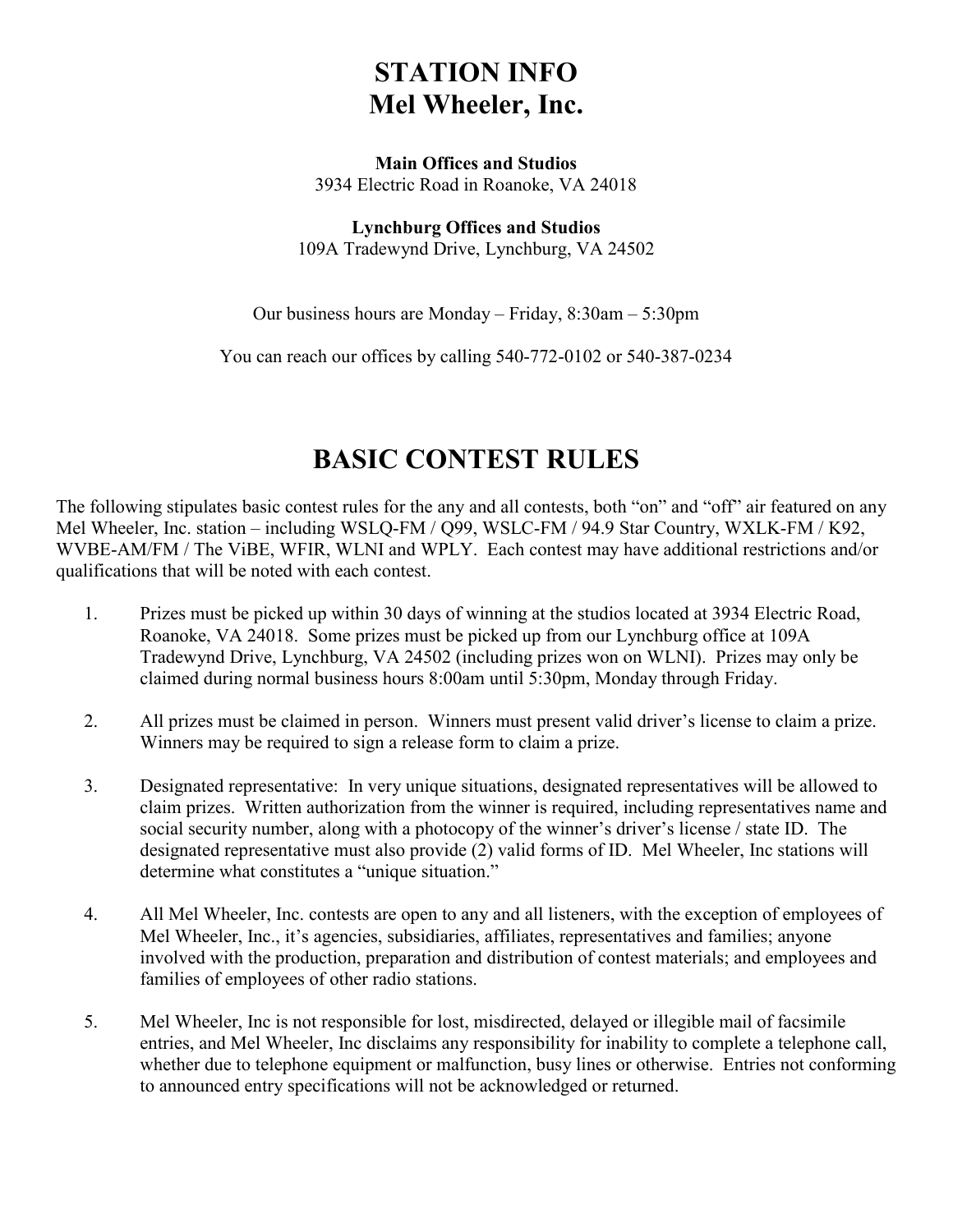# **BASIC CONTEST RULES**  *(continued)*

- 6. All contestants acknowledge, as a condition of entry, that any Mel Wheeler, Inc. station has the right to publicize and/or broadcast contestants name, character, likeness, voice or all matters incidental herein. All contest entries become the property of Mel Wheeler, Inc.
- 7. Any person calling any Mel Wheeler, Inc stations' contest line, gives consent to being recorded and/or broadcast without notification or compensation.
- 8. Only one (1) winner per household or family every thirty (30) days per contest.
- 9. Winners under the age of 18 must be accompanied by a parent or legal guardian. Parent or legal guardian must also provide ID and sign appropriate release forms.
- 10. All unclaimed prizes will be deemed refused and will be forfeited. Mel Wheeler, Inc. is at liberty to give away any unclaimed/forfeited prize at the conclusion of the original winner's 30 day grace period.
- 11. All major prizes (valued at \$100.00 or more) will be given away by Mel Wheeler, Inc. Odds of winning depend on the number of qualified entries.
- 12. Mel Wheeler, Inc may substitute one prize for another of equal value without "on-air" or "off-air" acknowledgement.
- 13. No purchase necessary to enter or win. Any Mel Wheeler, Inc station contest is void where prohibited by law.
- 14. Mel Wheeler, Inc is not responsible for defective prizes.
- 15. Additions and deletions to these rules are subject to the discretion of Mel Wheeler, Inc, and may be enacted at any time.
- 16. Any and all taxes associated with winning cash or prizes is the sole responsibility of the winner.
- 17. Specific contests may have an addendum which is to be included in the basic contest rules.
- 18. Basic contests rules and addendum's are available for review, during regular office hours as stated herein, or upon receipt of a self-addressed stamped envelope only.
- 19. Mel Wheeler, Inc is not responsible for any weather changes or extenuating circumstances relating to a prize received.
- 20. If an event is cancelled, for any reason including but not limited to weather, or if a prize should become non-usable for any reason by the listener, Mel Wheeler, Inc is not responsible for replacing the prize for any reason whatsoever.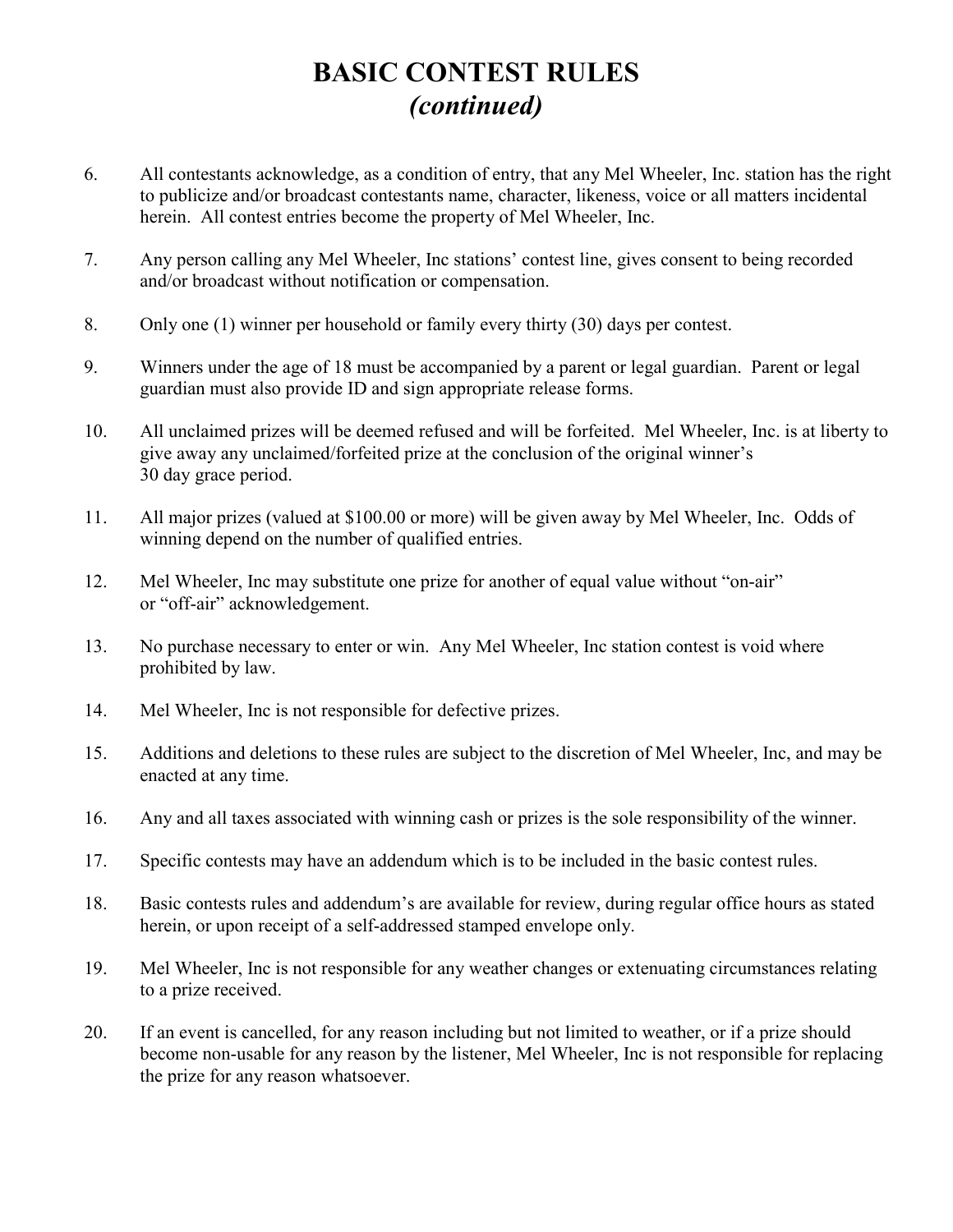# **BASIC CONTEST RULES**  *(continued)*

- 20. Additional accommodations needed above and beyond awarded prize are the sole responsibility of the winner.
- 21. Any prizes that are mailed are considered delivered at such time they are relinquished to the US Postal Service or any other courier/ delivery service. Mel Wheeler, Inc is not responsible for lost or stolen prizes.

# **ADDENDUM: TEXTING CONTEST RULES**

- Contests executed via texting software are subject to all above outlined contest rules
- Mel Wheeler, Inc is not responsible for defects in technology, including but not limited to mGage or cell phones
- · Winners may be chosen from texts at random
- In some cases, winners must answer their phone upon on-air call back to win and/or qualify for a prize
- · Some contests are at the discretion of the air personality executing the contests
- · Giveaways are based on the number of entries
- Mel Wheeler, Inc is not responsible if listeners misspell words or if autocorrect changes your text. The keyword given on air must be spelled correctly in order to qualify for the contest
- Texting Contest Rules can be changed without notice
- Message and Data rates may apply
- · By texting to this program, you are agreeing to receive promotional offers and notifications from Mel Wheeler, Inc
- In the course of providing this service to you, Mel Wheeler, Inc and mGage may collect personal information about you, including: name, telephone number and other information you may provide to us
- · Personal information you have provided will be used as described in Mel Wheeler, Inc's privacy policy and mGage's privacy policy, which can be found at <http://www.mysms101.com/52353.html>